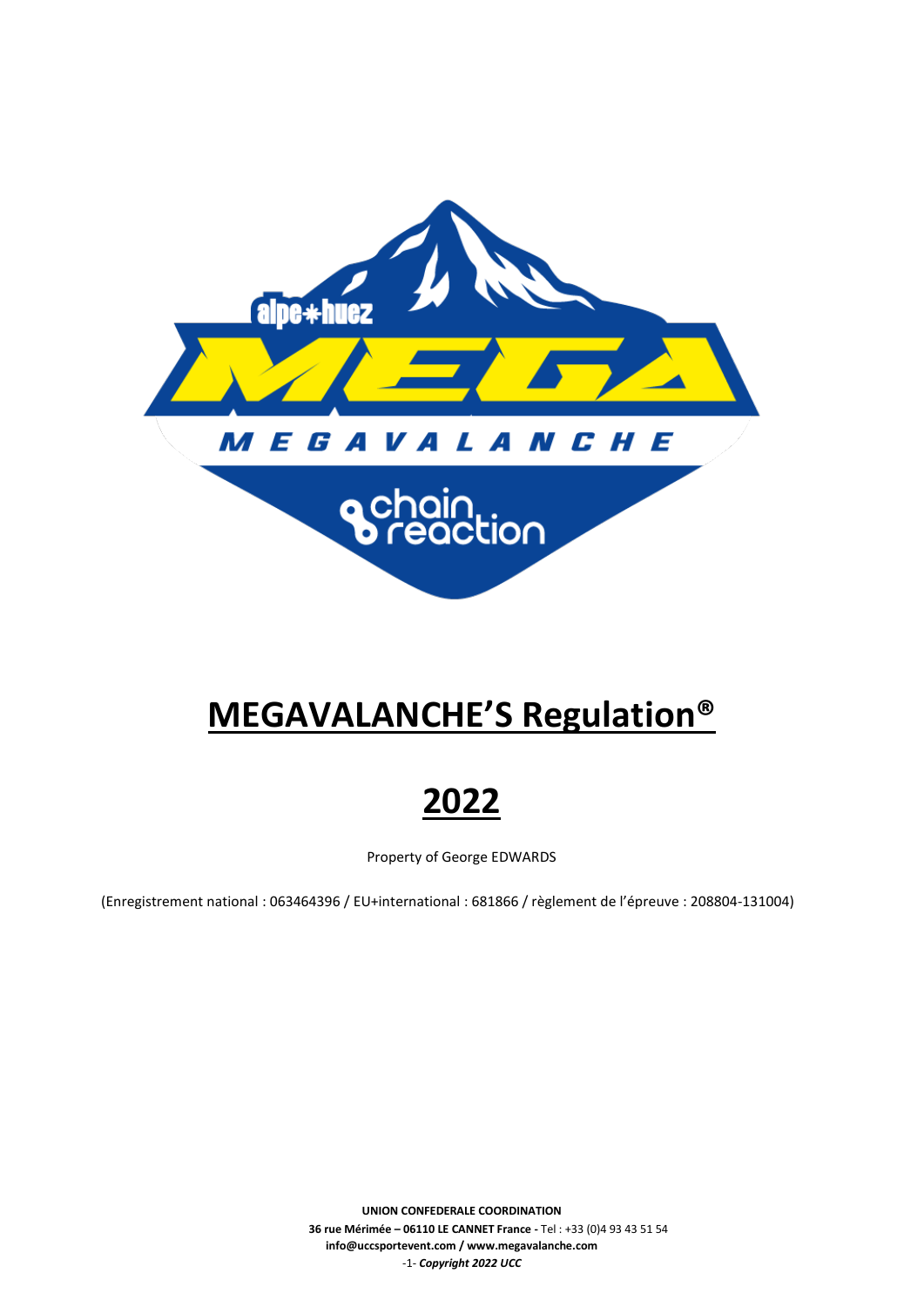

# **Table of contents**

| 1.  |  |  |  |  |
|-----|--|--|--|--|
| 2.  |  |  |  |  |
| 3.  |  |  |  |  |
| 4.  |  |  |  |  |
| 5.  |  |  |  |  |
| 6.  |  |  |  |  |
| 7.  |  |  |  |  |
| 8.  |  |  |  |  |
| 9.  |  |  |  |  |
| 10. |  |  |  |  |
| 11. |  |  |  |  |
| 12. |  |  |  |  |
| 13. |  |  |  |  |
| 14. |  |  |  |  |
| 15. |  |  |  |  |
| 16. |  |  |  |  |
| 17. |  |  |  |  |
| 18. |  |  |  |  |
| 19. |  |  |  |  |
| 20. |  |  |  |  |
| 21. |  |  |  |  |
|     |  |  |  |  |

UNION CONFEDERALE COORDINATION 36 rue Mérimée - 06110 LE CANNET France - Tel : +33 (0)4 93 43 51 54 info@uccsportevent.com / www.megavalanche.com Copyright 2022 UCC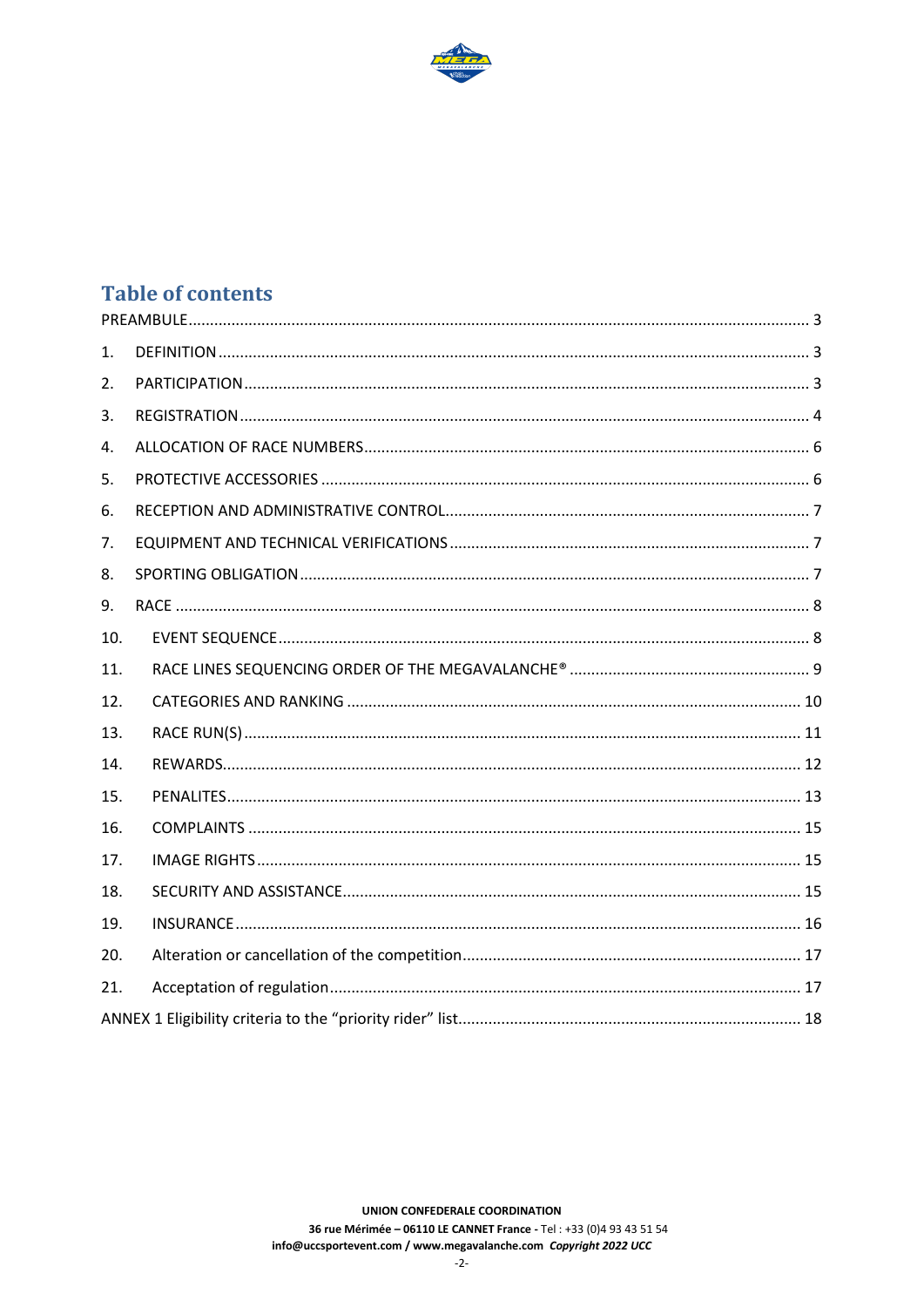

#### <span id="page-2-0"></span>PREAMBULE

**George EDWARDS** is the creator of the DOWNHILL MTB MARATHON rule races. These rules guarantee the sporting fairness, the cohesion of the event and the passive security of the competitors. The exploitation of this regulatory support has been approved since 1995 through various displays of international reputation **MEGAVALANCHE®**, **MAXIAVALANCHE®**. These operations were granted by an agreement between **George EDWARDS** and the **S.A.R.L. UCC** for the exploitation of the naming and concepts.

### <span id="page-2-1"></span>**1. DEFINITION**

Each competitor who takes part of the competition is supposedly aware of the regulations and engage himself to follow it without any reserves of prescriptions. The only competent authority will be the jury for the following regulations.

**The MEGAVALANCHE®** is open to every candidate with personal and technical criteria contained in this Regulation articles.

**The MEGAVALANCHE®** is open to a maximum of **2.200 competitors** (2.000 MTB and 200 E-MTB).

Results obtained on **MEGAVALANCHE® count for European Mass Start® Series general ranking.**

Starts take place **by line (Mass-Start MTB®)** on downhill paths primarily selected to ensure passive security and a diversity of obstacles and crossings, privileging the discipline attributes which are strength and endurance combined with skills and adaptability while making use of the specific technology of versatile mountain-bikes (MTB).

Race time between start point and arrival point isn't less than 40 minutes in optimal racing and meteorological conditions.

### <span id="page-2-2"></span>**2. PARTICIPATION**

- **2.1.** The **Megavalanche®** is open to the competitors who have a license delivered by a national federation affiliated to the UCI where there is a proof of medical clearance with the mention « absence of any apparent clinical sign of contraindication to the practice of mountain bike in competition », fulfilling the obligations related to their inscription request.
- **2.2.** Non-licensed competitors, considering they have a medical clearance for sport in competition dated of less than 12 months (on the day of the event) or another sports licence of the year can attend the event.
- **2.3.** In case of injury, competitors may need a helicopter transfer, or other transfers not refunded by their own insurances. They can take a complementary insurance (Multisport Assur) during the registration or at the Race Office. Warning : you still have to show your licence or medical clearance, it's just a complementary insurance.
- **2.4.** Open to participants aged of 15 years and over (born in 2007 or before).
- **2.5.** Each competitors certifies to hold a valid social security or personal insurance during the day of the competition.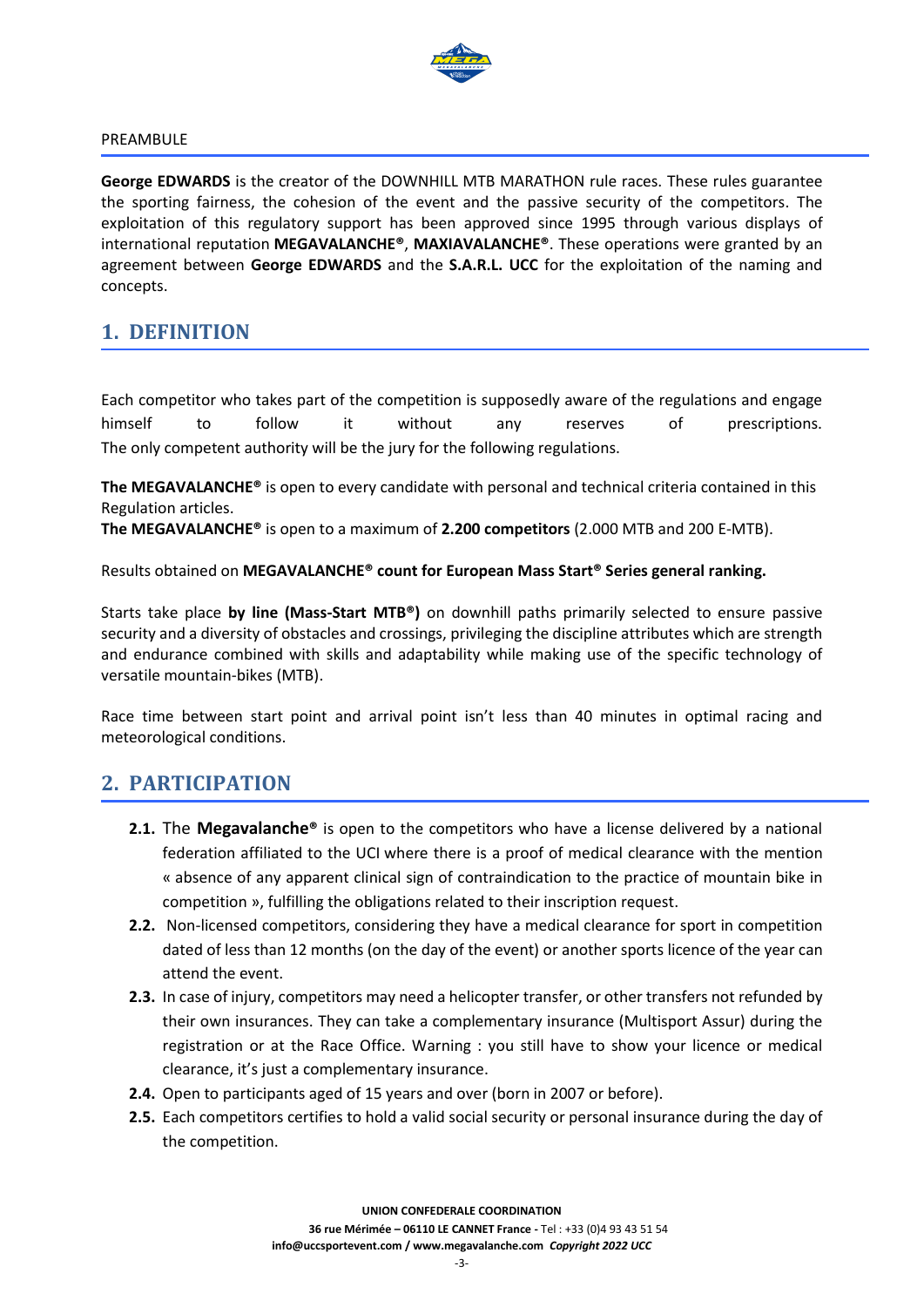

# <span id="page-3-0"></span>**3. REGISTRATION**

**3.1. Online**

www.ucc-sportevent.com

#### **3.2. Registration Fees**

**Registration**: From 79€

+ ski lift access

**Cancellation insurance**: 9 €

#### **3.3. Ski lift access**

Each competitor has to be provided with his lift pass which will be delivered to him, accompanied with a documentary evidence on which the holder has to register the code appearing on his pass. In case of loss, without this documentary evidence, the package cannot be replaced. A deposit of  $2 \epsilon$  is included in the initial price, this deposit in refunded when you return the pass to the ski lift boxes.

Warning: The person using the pass has to be the owner, it cannot be used by another person than the competitor considering that each pass corresponds to the identification of one rider (Plate number and surname are registered after each of your passages)

#### **3.4 Registration deadline**

Registration are closed as soon as the maximum number of participant is reached. The deadline for registration is 7 full days before the qualification. After this deadline, new registration will be process from Wednesday, within the limit of available places and eventual cancellation, considering a registration fee increase.

#### **3.5 Cancellation prior to the race and refund**

Full payment is refunded (excluding internet transaction and bank transfer fees) only if the competitor has subscribed the cancellation insurance (9€). All cancellation requests must be sent by mail on the 17th of June at the latest.

Beyond this deadline no refund request will be accepted.

In case of non-subscription to the cancellation insurance, no refund will be made.

#### **3.6 Registration Transfer**

The registration is personal. None transfer is authorized for any reason. Anyone reassigning his registration plate to someone will be held responsible in case of accident occurred or caused by himself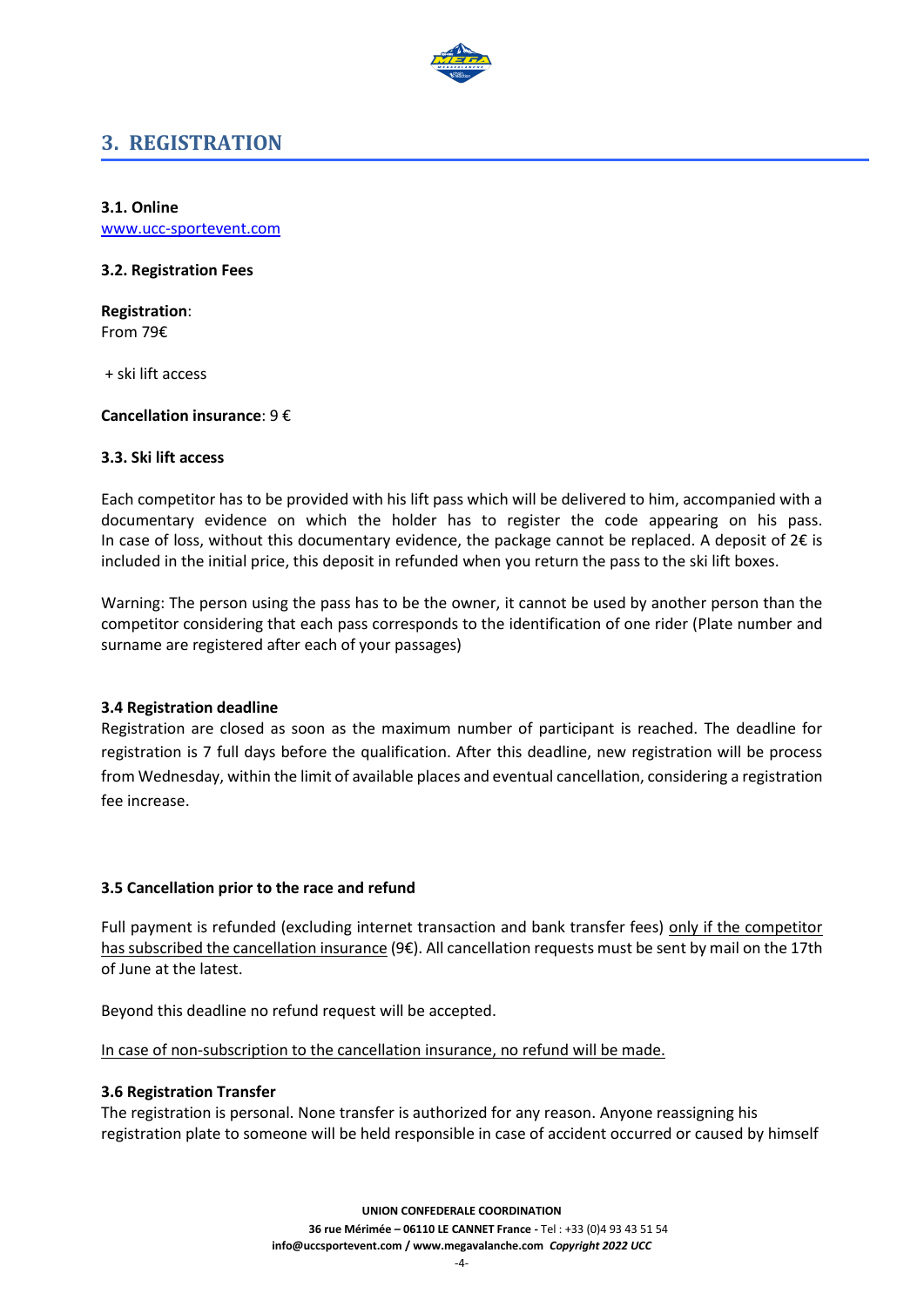

during the race. The organization declines any responsibility in the event of an accident in the event of this type of situation and will definitely exclude the competitor who has given his registration and the competitor of the **MEGAVALANCHE®** as soon as he becomes aware of it.

#### **3.7 Registration confirmation**

For the online registration via Engage Sport, an e-mail confirmation will be sent to you from reception of transaction also on your Engage account.

Every competitor can inquire of the good recording of its registration by contacting : [info@uccsportevent.com,](mailto:info@uccsportevent.com) or by calling the registration service : +33 (0)4 93 43 51 54

#### 3.8 Categories

The year of birth is determining the assignment in age category for each competitor.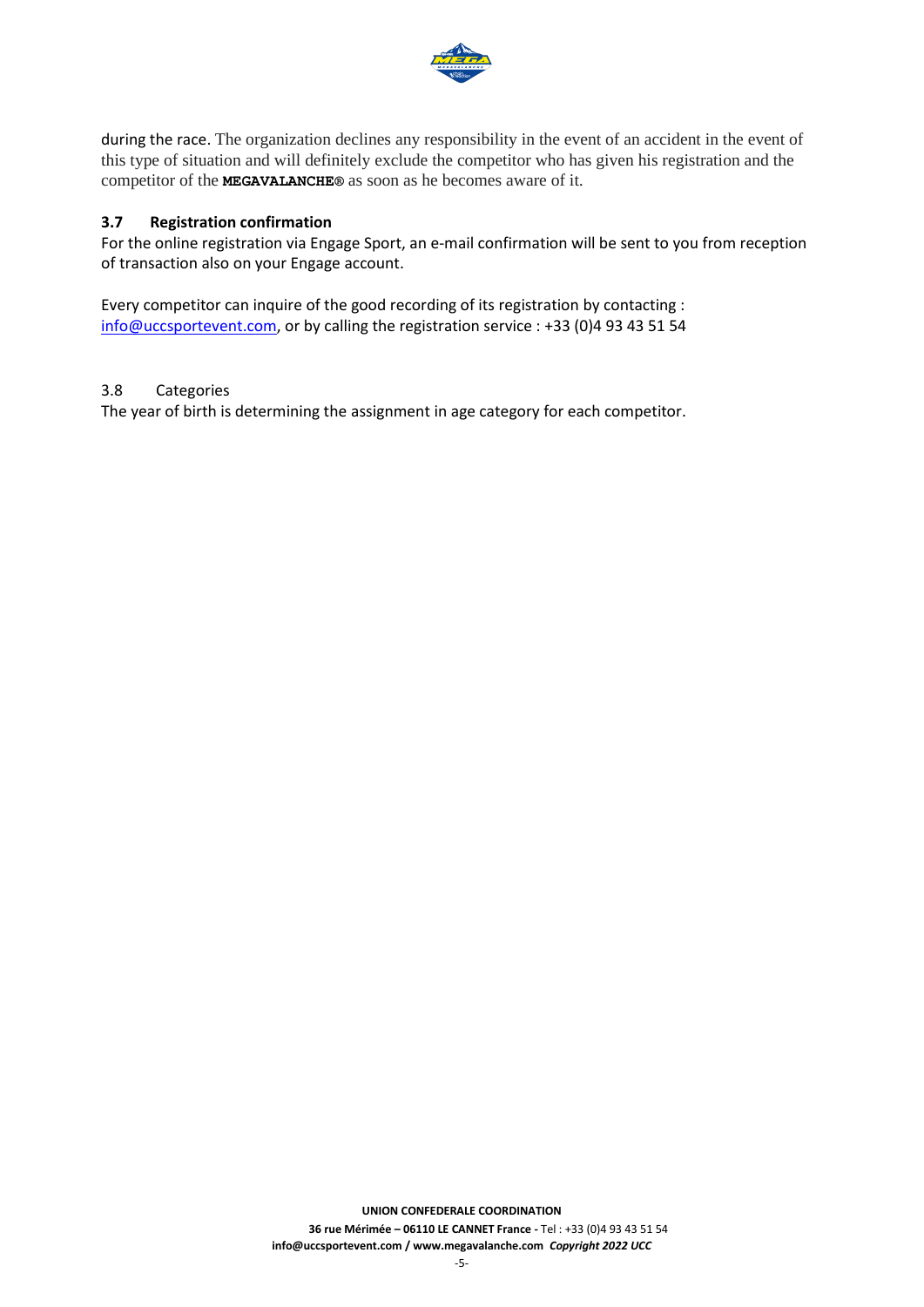

# <span id="page-5-0"></span>**4. ALLOCATION OF RACE NUMBERS**

#### **4.1. Specific to "priority" competitors and sporting success (please refer to annexe 1)**

Allocated number plate for "priority" riders list corresponds to their placing on the start line. The number of riders on each qualification or race runs is also taken into account.

However, the sequence displays of the front lines are linked with riders sporting success.

Each competitor is **personally responsible** for posting its sporting results during the registration phase in the **"palmares" check-box**. A certification of « sporting success » or specific access criteria may be asked by the Organisation or in the case of a complaint.

*For example : for heat races with 100 racers ; N°1 to 25, N°101 to 125, N°201 to 225 etc…*

#### **4.2. Other competitors**

Numbers plates are allocated in the order in which riders have registered, date as per postmark and internet registration.

This order of registration determines the position of each rider on the qualification and races start lines.

#### *For example:*

*- 5 « Priority riders » + 5 registrations of "sporting success" riders + 15 registration on 1/01/N to 15/02/N period form the line of the 1st, 2nd, 3rd… wave of qualifications or races runs. - 25 registrations on the 16/02/N to 15/03/N period form the second line of the 1st, 2nd , 3 rd,… wave of qualifications or race runs.* 

*- Etc…*

#### **4.3. Ladies**

The same process is applied for the **Ladies** categories. They do have grouped and consecutive number plate. Those number are allocated following their "sporting success" and their order of registration, date as per postmark and internet registration.

**4.4 For specific categories,** riders have grouped and consecutive number plates.

# <span id="page-5-1"></span>**5. PROTECTIVE ACCESSORIES**

#### **5.1 Required protective gear:**

- Full-face Helmet
- Knee guards.
- Long gloves.

A rider not wearing the imposed protections shall be banned from the race. Unannounced controls can be made by a member of the UCC organization team. (Please refer to the regulations).

Elbow guards, and back protection is highly recommended.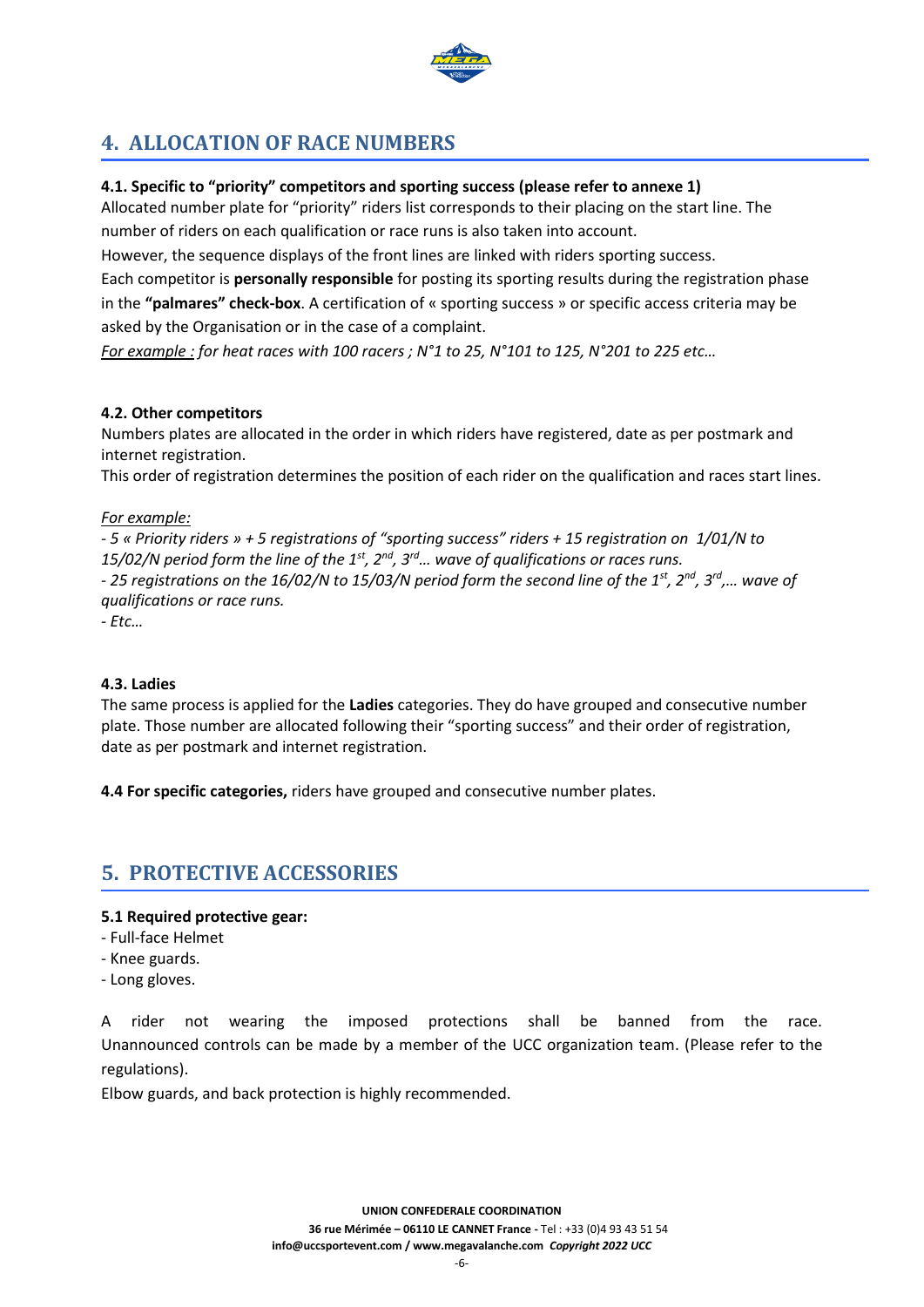

**5.2 The riders shall ensure** the reliability of their own protective gears: Helmet, Elbow and Knee guards, etc. …

**5.3 The riders shall wear** their protective gear during the whole run, which, if not respected can lead to a disqualification.

# <span id="page-6-0"></span>**6. RECEPTION AND ADMINISTRATIVE CONTROL**

**6.1** The **administrative control** of competitors is scheduled 48h or 24h before the day of seeding runs.

**6.2** A competitor is considered to be properly engaged only when he has completed the entry form and has at the same time settled the amount of the commitment.

**6.3** Competitors must be properly engaged and must present their identity papers, licenses or medical certificate. On the other hand, the organizer gives them their number and a plate.

**6.4** Non-engaged competitors may present themselves at the administrative control at the opening. In the event of a surplus, they may be placed on a waiting list. A special plate will be issued for testing. A call for non-members on the waiting list will be made at the close of administrative controls to replace absentees.

# <span id="page-6-1"></span>**7. EQUIPMENT AND TECHNICAL VERIFICATIONS**

**7.1** Admitted bikes in all competitions organized by U.C.C must be mountain bikes. Studded tyres are forbidden.

Any protruding extremity must be covered or be the object of a corking.

**7.2** Each competitor shall ensure the proper functioning of his equipment (bicycle with accessories and other devices fitted).

**7.3** The number plate shall be fixed in a way to ensure its good visibility. Number plates and bibs number are reserved for the officials' partners of U.C.C and **excluding any other ones**, thus staying in their original configuration particularly the emplacement reserved for the « **line sticker »**. In the case of wear out, modification or absence of these number plate causes penalties **(Art.15)**.

**7.4: E-Bike Category (E-Mega)** : please refer to the General Regulation.

# <span id="page-6-2"></span>**8. SPORTING OBLIGATION**

The particular conditions of racing allow the Steering committee to draw the attention of the participants on the sports and responsible spirit which has to prevail in their competitors' acts, in particular, take time to inform the closest first-aid post in the view(sight) of an incident the gravity of which would require care.

The organisation committee would like to underline the following Sporting obligations: -Each competitor shall respect a good sportsmanship and responsible behaviour in all of their acts.

-In case of an incident requiring medical care, the nearest rescue posts shall be informed.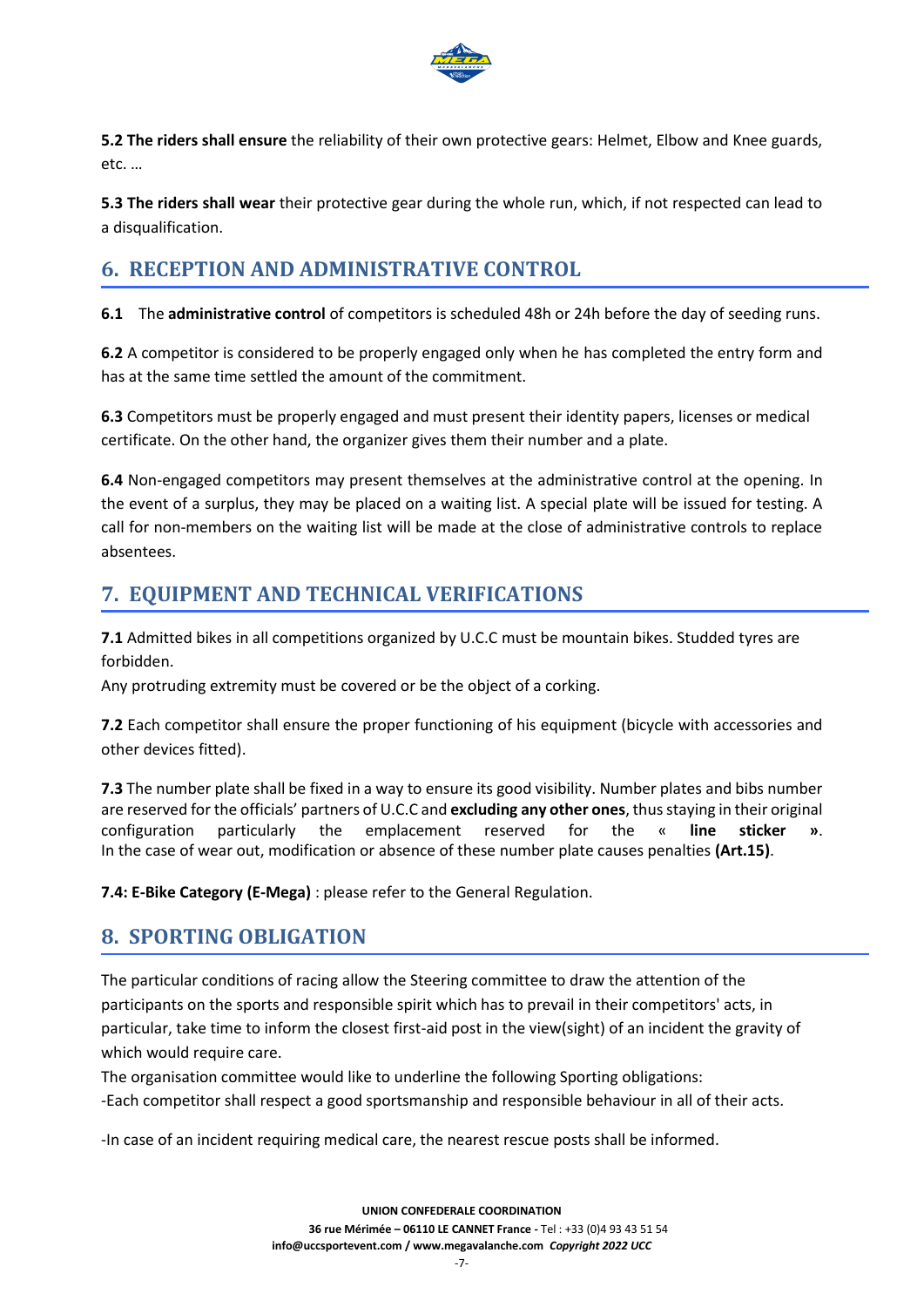

# <span id="page-7-0"></span>**9. RACE**

**9.1.** Each competitor shall respect the races limits that must be marked and indicated by nets, barrier tape, slalom gates, banners and / or arrows signs. In the case of a rider going off-track, he shall resume his run where he exits the race.

9.2. The "autocontrôle<sup>1</sup>" guarantees the smooth running of the event in a showmanship manner. It allows a rider to submit a claim against one of his competitors that would have deliberately followed a path really shortening the official race as stipulated on the article **"Complaints"** *(Art.16)*. All race violation that had been reported by a Marshall, or **by at least one contender**, can lead to a penalty, if not the disqualification of the accused one.

**9.3.** The race to necessarily follow is materialized by the existing trails or by the taped path. Nevertheless, alternative lines can be allowed **if they had been submitted before the start of the competition** to the Race Director. If he decided to validate this line option, this decision will be the object of a public information expressed during the briefing and/or posted to the race HQ.

**9.4.** The course is materialized and final during the "official practise sessions" period that took place 24h before the qualification day. No modifications to the course can be made till the seeding runs except major force case left to the appreciation of the race director.

**9.5**. Each competitor shall cross the finish line with his bike to be classified.

# <span id="page-7-1"></span>**10. EVENT SEQUENCE**

#### **10.1. "Seeding runs – Qualifications"**

**Definition:** The seeding runs take place the eve of the 1<sup>st</sup> day of competition. Their goal is to insure a fair hierarchy of rider on the start lines position.

**The ideal maximum of male competitor per qualification wave is 150. The number of waves is determined by the course conditions and the number of registered riders.**

**Lines constitution:** Start lines of the seeding runs are constituted by positioning 20 to 30 competitors in ascending order in each waves starts areas. N.B. This number can be lowered regarding the sanitary restrictions.

#### **10.2. Start procedure:**

- 20 minutes before the start, competitors shall show up and ensure that they are in the judged starting list.

- 10 minutes before the start, competitors must assist to the Race Director briefing that gave the last information concerning the course, marshal and rescue teams positions, and the start procedure, etc.

- 5 minutes before the start, competitors shall take positions on the start line.

<sup>&</sup>lt;sup>1</sup> Autocontrôle: a claim submitted by 1 competitor to the Race Director must contain : a brief summary and drawing of the incident, localisation on the course, assessment of the saved time and other comments.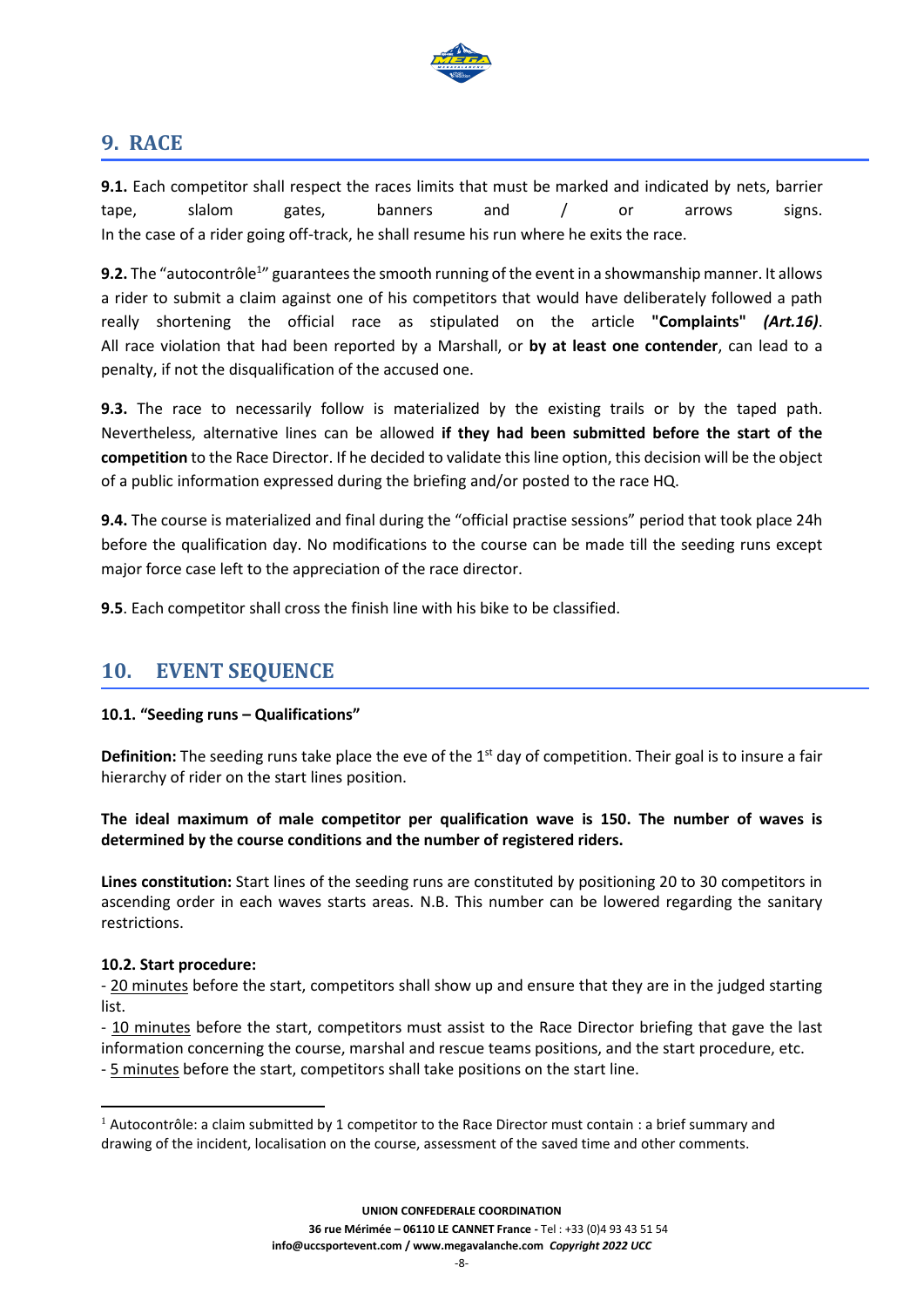

- Display: 1 minute, 30 seconds and 10 seconds periods before the start signal.

#### **10.3. Finish procedure:**

Each competitor shall cross the finish line in order to have access to the heat races in the "seeding runs/qualifications" time schedule.

#### **10.4. Automatic "re-qualification" for "Priority riders"**

After the qualifications, competitors figuring on the "priority riders" list are automatically placed on the 4 th line (D line) of the scratch race of the **MEGAVALANCHE®**, even if they D.N.F or do not figured on the qualified list.

#### **10.5. Abandonment**

Competitors who abandon without crossing the finish line shall submit their will to compete to the responsible for timekeeping; they will then be placed on the race starting line behind the last line of following categories: **CHALLENGERS, AMATEURS or AFFINITY**.

#### **10.6.** I**n case of inability to organize the « seeding runs / Qualifications »**

Riders will be positioned in the following order: "**Priority riders**", followed by **sporting success** riders finishing by the traditional registration order.

# <span id="page-8-0"></span>**11. RACE LINES SEQUENCING ORDER OF THE MEGAVALANCHE®**

At the end of the "**seeding runs – Qualifications"**, all participants shall take back the "Letter Sticker" of their start line position, and must be provided with their ID card.

This sticker must be placed on the dedicated space on their race plate, in order to access their start line of respectively the **MEGAVALANCHE** and **CHALLENGERS, AMATEURS and AFFINITY 1 & 2** categories.

11.1 Groups constitution and lines sequencing

At the end of the "**seeding runs – Qualifications"**, the following groups are constituted :

#### **MEGAVALANCHE® Alpe d'Huez Group :**

The 350 best of the 10 seeding runs. From the 1st to the 35th of each seeding run.

#### **MEGA CHALLENGERS Alpe d'Huez Group :**

The 350 ranked after the 350 best on seeding runs. From the 36th to the 70th of each seeding run.

#### **MEGA AMATEURS Alpe d'Huez Group :**

The 250 riders ranked after the 700th best on seeding runs. From the 71st to the 94th of each seeding run.

#### **MEGA AFFINITY 1 et 2 Alpe d'Huez Groups :**

Individual timing All riders ranked after the 950<sup>th</sup> best. From the 95th to the 130th of each seeding run.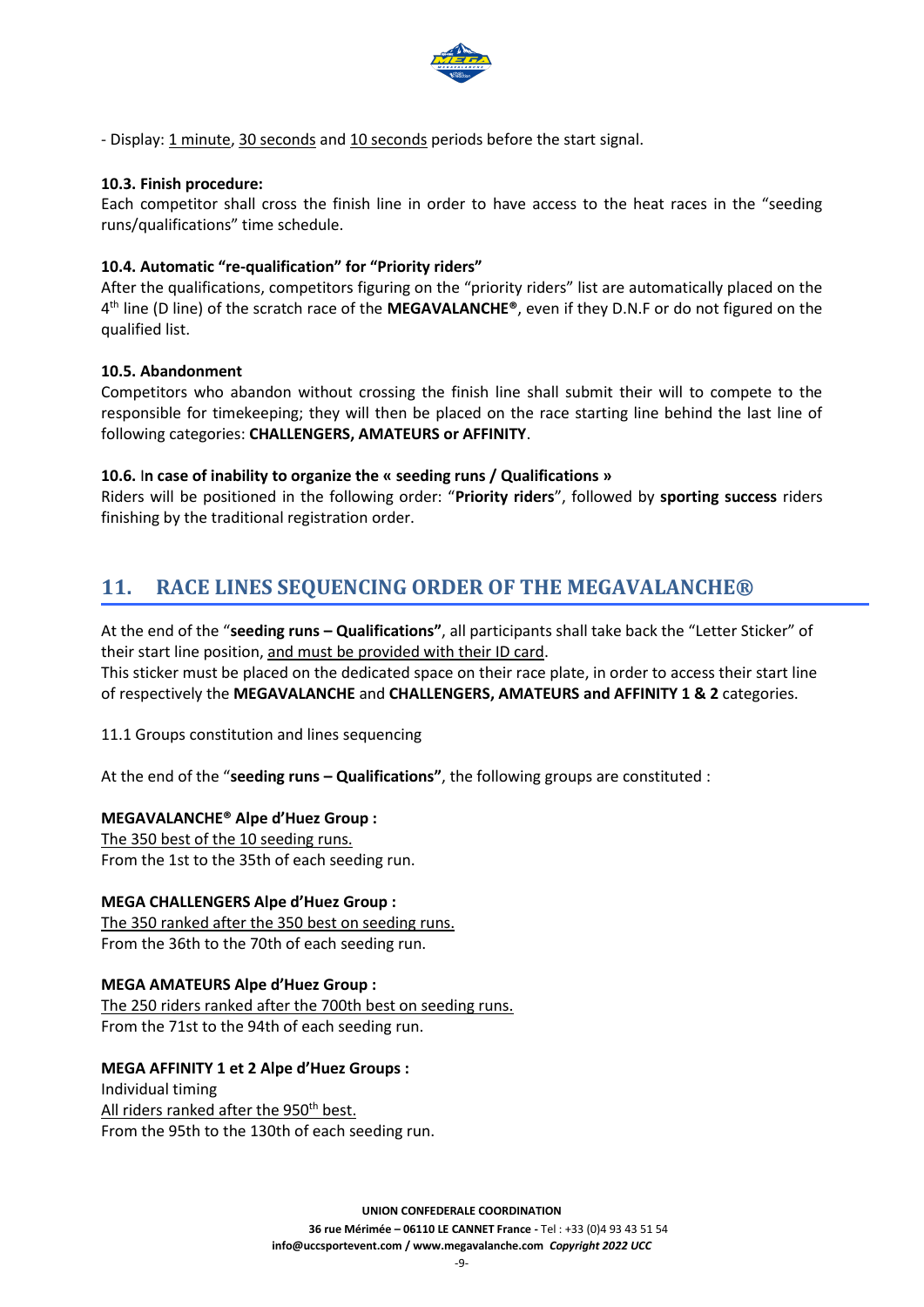

« MEGAVALANCHE », « Challengers » et « Amateurs » start in lines (Mass-Start MTB®).

#### 11.2 Special groups

11.2.1 Ladies

In MEGAVALANCHE®, Ladies start in a specific group over 40 riders.

# <span id="page-9-0"></span>**12. CATEGORIES AND RANKING**

#### **12.1 MEGAVALANCHE® Group**

#### **12.1.1 SCRATCH MEGAVALANCHE®**

Any category, except E-Bikes.

#### **12.1.2 SCRATCH MEGA LADIES®**

#### **(+ 40 competitors at the start)**

- **- JEUNES :** 15 and 18 years old, born in 2004 and 2007
- **- SENIORS :** 19 to 29 years old, born between 1993 and 2003
- **- MASTERS :** 30 years old and over, born in 1992 and before.

#### **12.1.3 MENS CATEGORIES** : **MEGAVALANCHE®**

- **- CADETS:** 15 to 16 years old, born between 2006 and 2007
- **- JUNIORS:** 17 to 18 years old, born between 2004 and 2005
- **- SENIORS :** 19 to 29 years old, born between 1993 and 2003
- **- MASTERS 30 :** 30 to 39 years old, born between 1983 and 1992
- **- MASTERS 40:** 40 to 49 years old, born between 1973 and 1982
- **MASTERS 50 :** 50 to 59 years old, born between 1963 and 1972
- **MASTERS SILVER :** more than 60 years old, born in 1962 and before.

#### **12.2 MEGA CHALLENGERS Group**

#### **12.2.1 SCRATCH MEGA CHALLENGERS**

Any category.

#### **12.2.2 MENS CATEGORIES MEGA CHALLENGERS**

- **- CADETS Challengers :** 15 to 16 years old, born between 2006 and 2007
- **- JUNIORS Challengers :** 17 to 18 years old, born between 2004 and 2005
- **- SENIORS Challengers :** 19 to 29 years old, born between 1993 and 2003
- **- MASTERS 30 Challengers :** 30 to 39 years old, born between 1983 and 1992
- **- MASTERS 40 Challengers :** 40 to 49 years old, born between 1973 and 1982
- **MASTERS 50 Challengers :** 50 to 59 years old, born between 1963 and 1972
- **MASTERS SILVER Challengers :** more than 60 years old, born in 1962 and before

### **12.3 MEGA AMATEURS Group**

### **12.3.1 MEGA AMATEURS Categories**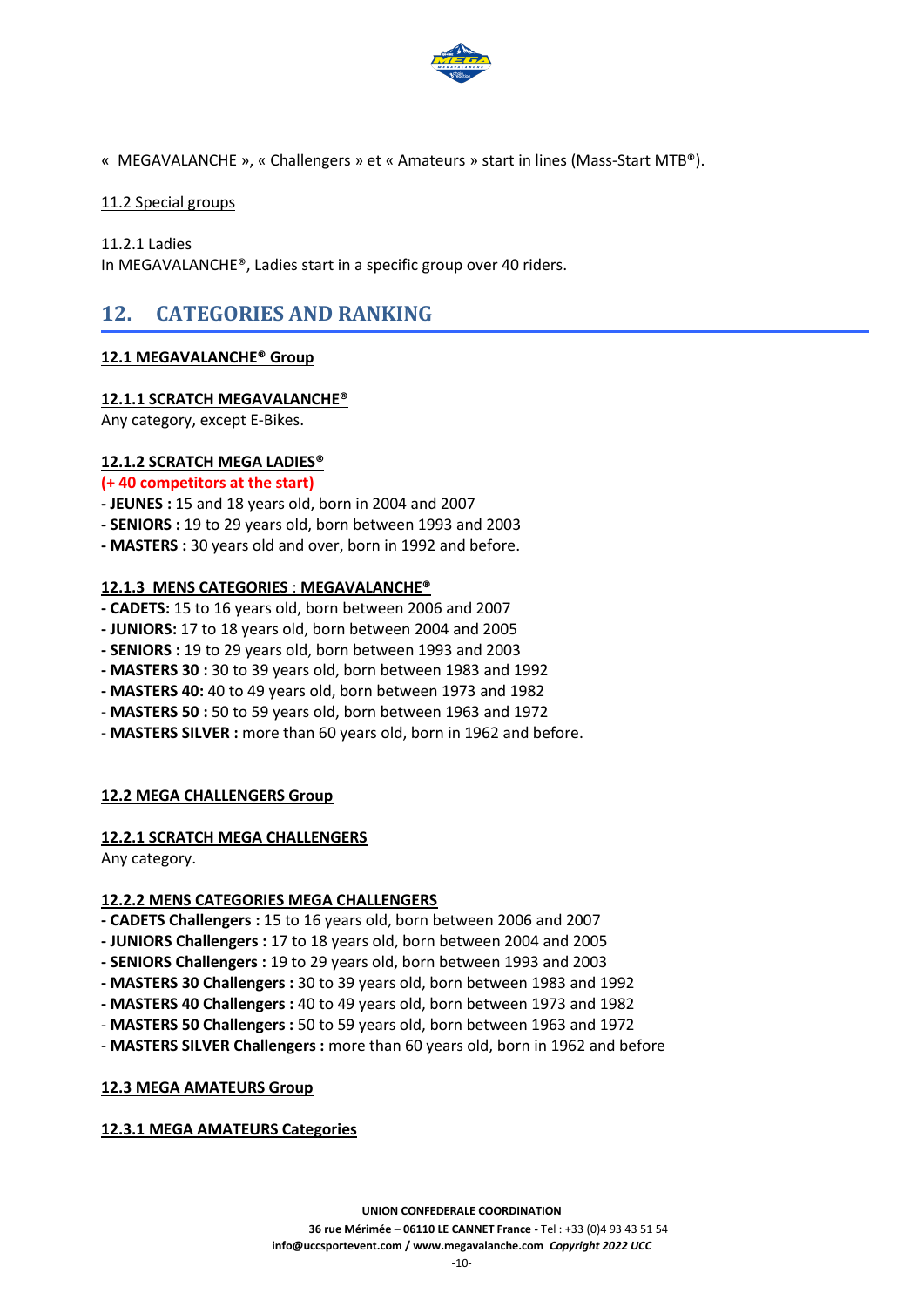

- **- ESPOIRS Amateurs :** 15 to 18 years old, born 2004 and 2007
- **- SENIORS Amateurs :** 19 to 39 years old, born 1983 et 2003
- **- MASTERS Amateurs :** 40 years and more, born in 1982 and before.

#### **12.4 E-MEGA (category Electrical Bike Assistance)**

#### -**SCRATCH : All categories**

-**DAMES\***: Ladies born in 2007 and before. *(integrated into the scratch ranking if less than 5 riders)*

-**SENIORS**\*: 15 to 44 years - Born between 1978 and 2007

-**MASTERS\***: 45 years and more - born in 1977 and before. (*with the Seniors if less than 5 riders.)*

#### **12.5 MEGA KID**

.

#### **12.1 Boys category**

- **POUSSINS GARCONS MEGA KID : 7 - 8 ans\* nés en 2014 et 2015**
- **PUPILLES GARCONS MEGA KID : 9 – 10 ans \* nés en 2012 et 2013**
- **BENJAMINS GARCONS MEGA KID : 11 – 12 ans \* nés en 2010 et 2011**
- **MINIMES GARCONS MEGA KID : 13 – 14 ans \* nés en 2008 et 2009**

#### **12.2 Girls category**

- **POUSSINES FILLES MEGA KID : 7 - 8 ans\* nées en 2014 et 2015**
- **PUPILLES FILLES MEGA KID : 9 – 10 ans \* nées en 2012 et 2013**
- **BENJAMINES FILLES MEGA KID : 11 – 12 ans \* nées en 2010 et 2011**
- **MINIMES FILLES MEGA KID : 13 – 14 ans \* nées en 2008 et 2009**

# <span id="page-10-0"></span>**13. RACE RUN(S)**

#### **13.1. Definition**

Race run determines the final ranking of the **MEGAVALANCHE®** and gives access to points attribution.

#### **13.2. Race's start lines formation**

**13.2.1** « **MEGAVALANCHE® race run**» start lines are ideally formed by 24 to 30 racers (depending upon available space) placed in ascending order of the letters of their race plate and by categories in the starting area of each races. N.B. This number can be lowered regarding the sanitary restrictions.

**13.2.2** Racers shall get to their position upon command of the Starter (Judge), depending on:

- Line letter (place won during the seeding runs Qualifications)
- Rank on the seeding runs Qualifications (for example: the four  $1^{st}$ , the four  $2^{nd}$ ...)
- Lap time in the seeding runs Qualifications.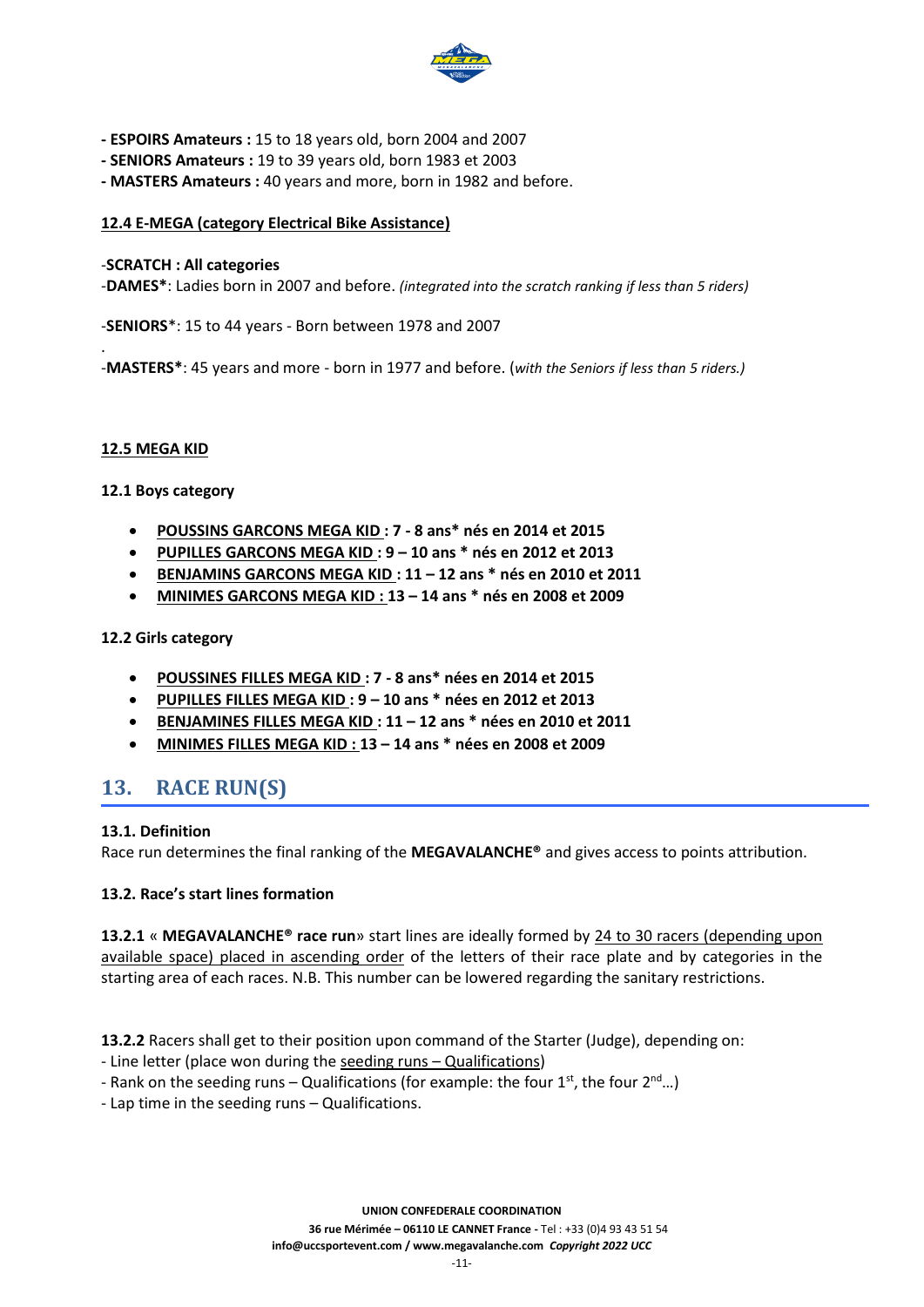

Start line positioning call shall be made following the order of the letter, position, and lap time of the seeding runs. A Line: all the 1<sup>st</sup> and 2<sup>nd</sup>, call in the order of the lap time; B Line: all the 3<sup>rd</sup> and 4<sup>th</sup> ...etc. (*According to the number of qualifications waves*).

#### **13.3. Clarification**

In order to preserve a good start order, all competitors and especially those with corresponding letters to the lines A, B, C, D, E and F, have the obligation to be on the start platform at their allocated departure time, failing which shall apply a demotion. **(Art. 15, see list of penalties)**

#### **13.4 MEGAVALANCHE® ALPE D'HUEZ race runs chronology**

Please refer to the official program or website www.megavalanche.com

#### **13.5. MEGAKID**

The Race MEGAKID has two runs race on Friday. The admitted categories are as follow (please refer to the **European Mass Start® Series** general regulation) and each category has his own start :

- **Minimes**
- **Benjamins**
- Pupilles\*
- Poussins\*

\*with a certified regular practise in MTB school

Classement will be established on points awarded on both runs.

### <span id="page-11-0"></span>**14. REWARDS**

Each competitor shall participate to the official reward ceremony. In case of unjustified non-attendance, the competitor won't be able to receive his reward and sports measures and sanctions may be decided.

#### **14.1.1 MEGAVALANCHE® Male scratch ranking:**

**1 st** Trip: Flight (Departure from Paris) + Accommodation (shared Bungalow) for the 2022 Reunion's Island MEGAVALANCHE®.

2<sup>nd</sup> Trip: Flight (Departure from Paris) + Accommodation (shared Bungalow) for the 2022 Reunion's Island MEGAVALANCHE®.

**3 rd** Trip: Flight (Departure from Paris) + Accommodation (shared Bungalow) for the 2022 Reunion's Island MEGAVALANCHE®.

**4 th** Flight (Departure from Paris) for the 2022 Reunion's Island MEGAVALANCHE®.

**5 th** Flight (Departure from Paris) for the 2022 Reunion's Island MEGAVALANCHE®.

#### **14.1.2 MEGA LADIES scratch ranking:**

**1 <sup>e</sup>** Trip: Flight (Departure from Paris) + Accommodation (shared Bungalow) for the 2022 Reunion's Island MEGAVALANCHE®.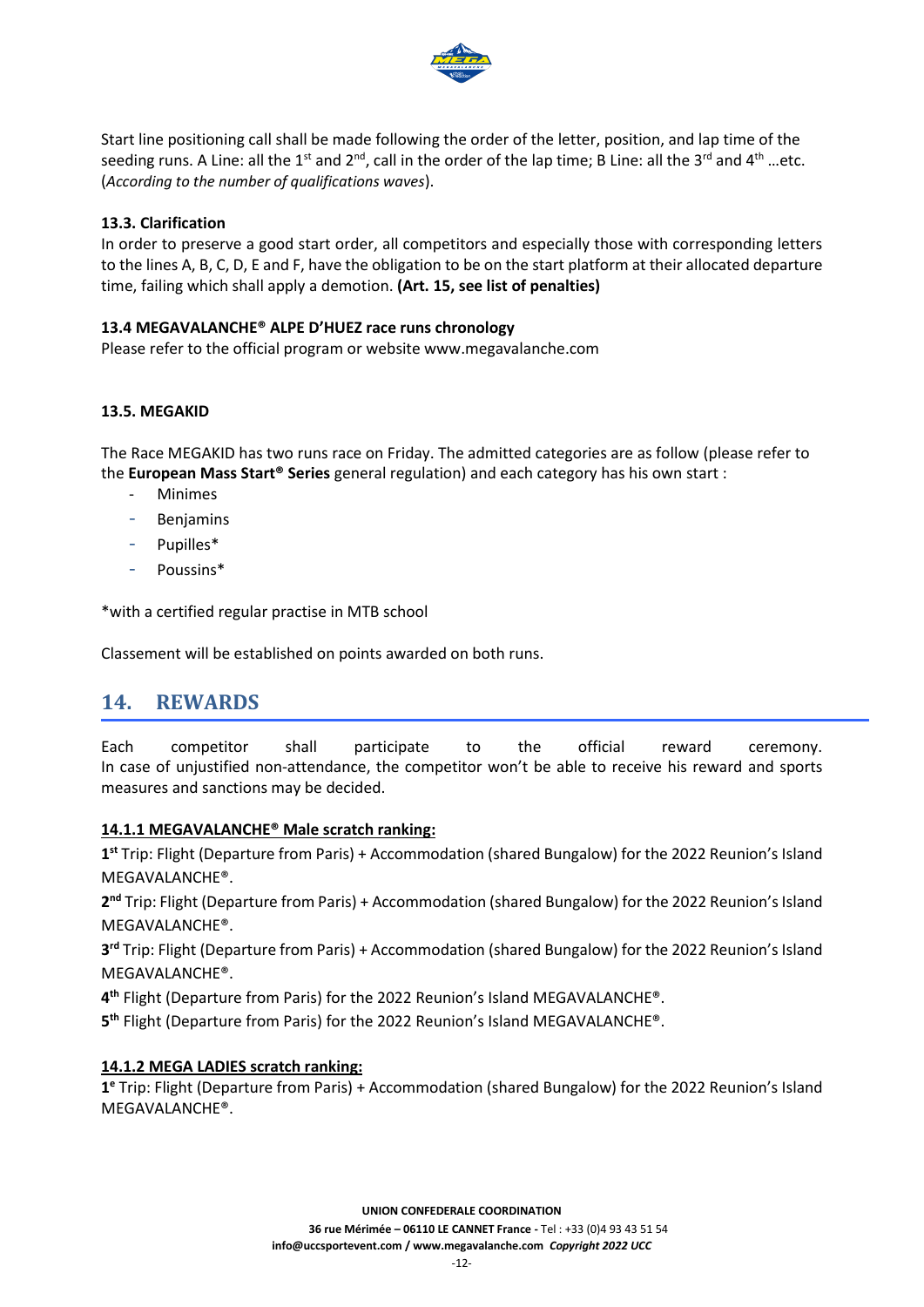

Rewards to the 5<sup>th</sup> best.

Flights and accommodations are nominative, non-exchangeable and non-alterable.

#### **14.1.3 MEGAVALANCHE categories ranking:**

Rewards to the 3 first of each category (Cadet, Junior, Master 30, Master 40, Master 50, Master SILVER  $\lambda$ 

#### **14.1.4 Other rankings**

For MEGA CHALLENGERS, MEGA AMATEURS, E-MEGA et MEGA KIDS : Rewards to the top 3 of scratch and/or each category of the different race groups.

### <span id="page-12-0"></span>**15.PENALITES**

The sanctions are estimated and validated by the race jury.

|       | 1. | Race gear and missing mandatory equipment           | Refusal to start                                                     |
|-------|----|-----------------------------------------------------|----------------------------------------------------------------------|
|       | 2. | Noncompliant race plate or bib                      | 1 min penalty                                                        |
|       | 3. | Missing "line sticker"                              | Demotion of one line                                                 |
|       | 4. | Entering the departure area after the last call     |                                                                      |
| a.    |    | While the line of the rider concerned is already in | Demotion of one line                                                 |
| place |    |                                                     |                                                                      |
| b.    |    | While the following two (or more) are in place      | Demotion of 2 lines                                                  |
|       |    | 5. Track cut confirmed by a marshal or by an        | Time penalty: 5 or 10 times                                          |
|       |    | autocontrôle <sup>2</sup>                           | the estimated time gain taking into account the dangerousness of the |
|       |    |                                                     | act.                                                                 |
|       |    |                                                     |                                                                      |
|       | 6. | Out of time collection of the starting              | Rider place on the last line of the « seeding runs-                  |
|       |    | number temps                                        | qualification »                                                      |
|       |    | Needed for the track recognition                    |                                                                      |
|       | 7. | False start, race stopped                           |                                                                      |
|       |    | Jury assisted by video                              | Demotion of one line                                                 |
|       |    | Second false start when back in the start lines     | 2 minutes penalty                                                    |
|       | 8. | <b>False Start, race launched</b>                   |                                                                      |
|       |    | Jury assisted by video                              | 2 minutes penalty                                                    |
|       | 9. | Pollution and environmental degradation of          | 2 minutes penalty                                                    |
|       |    | the venue(s)                                        |                                                                      |
|       |    | by the competitor or their assistance staff         |                                                                      |
|       |    | 10. Exterior furniture of components outside the    | 30 min penalty                                                       |
|       |    | assistance zone                                     |                                                                      |
|       |    | chains, tires, handlebars                           |                                                                      |
|       |    | 11. False data about the prize list                 | 2 minutes penalty                                                    |
|       |    | 12. Technical defraud against the article 7         | Disqualification                                                     |
|       |    | 13. Others                                          |                                                                      |

<sup>&</sup>lt;sup>2</sup> *Autocontrôle :* a claim submitted by 1 competitor to the Race Director must contain : a brief summary and drawing of the incident, localisation on the course, assessment of the saved time and other comments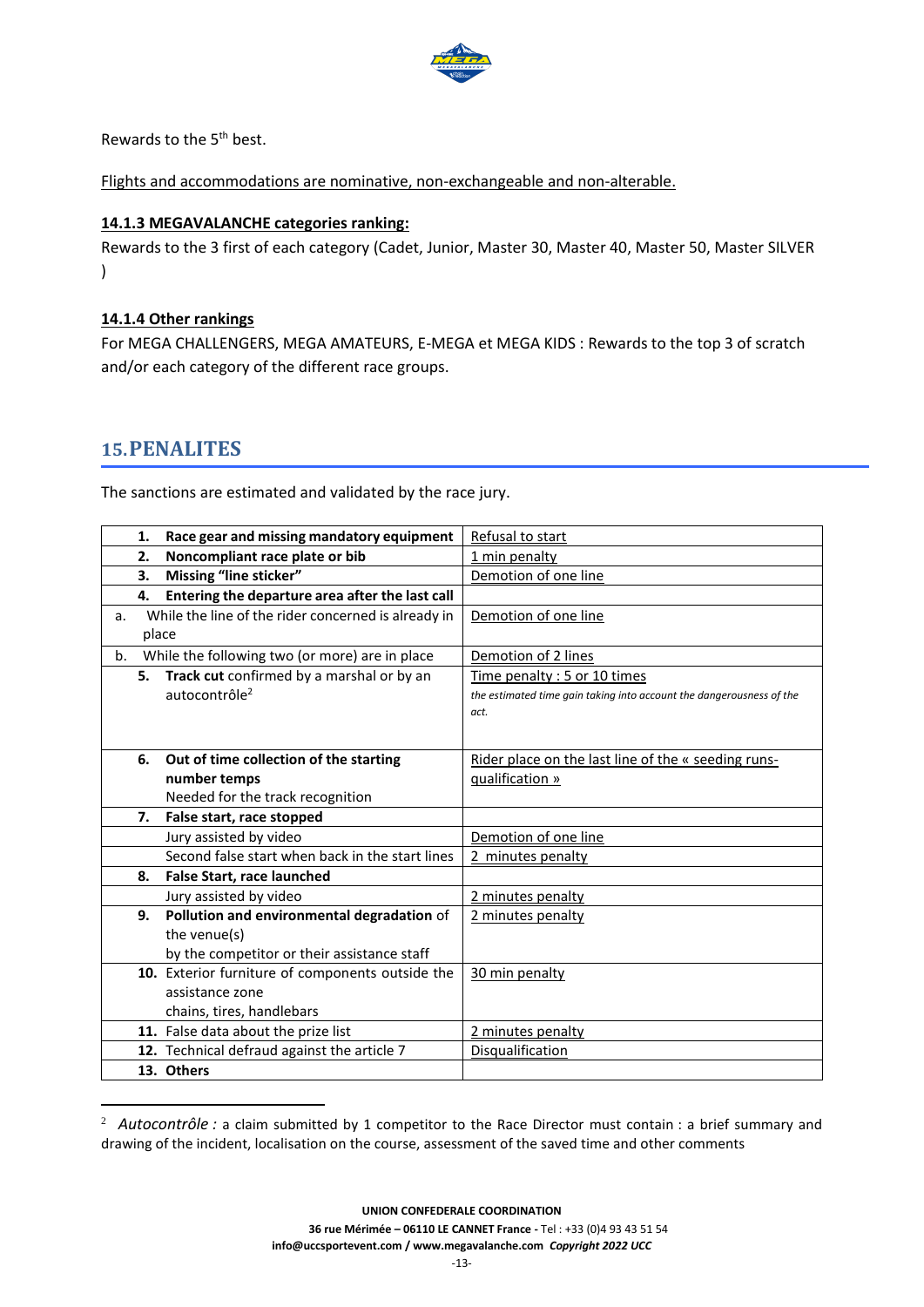

| a. | No helmet                                        | <b>Disqualification</b>             |
|----|--------------------------------------------------|-------------------------------------|
| b. | Using of any other transport on the race         | Disqualification                    |
|    | Riding against race traffic:                     | From 2 minutes penalty to exclusion |
| d. | Test runs during the race period:                | From 2 minutes penalty to exclusion |
| e. | Non assistance to a person in danger*:           | Disqualification                    |
|    | Discourteous attitudes or insults to a member of | From 2 minutes penalty to exclusion |
|    | the OC:                                          |                                     |

\*a rider giving assistance to an injured competitor will be given a time-credit on demand, based on the time passed from the first call to emergency services to the call before the re-start.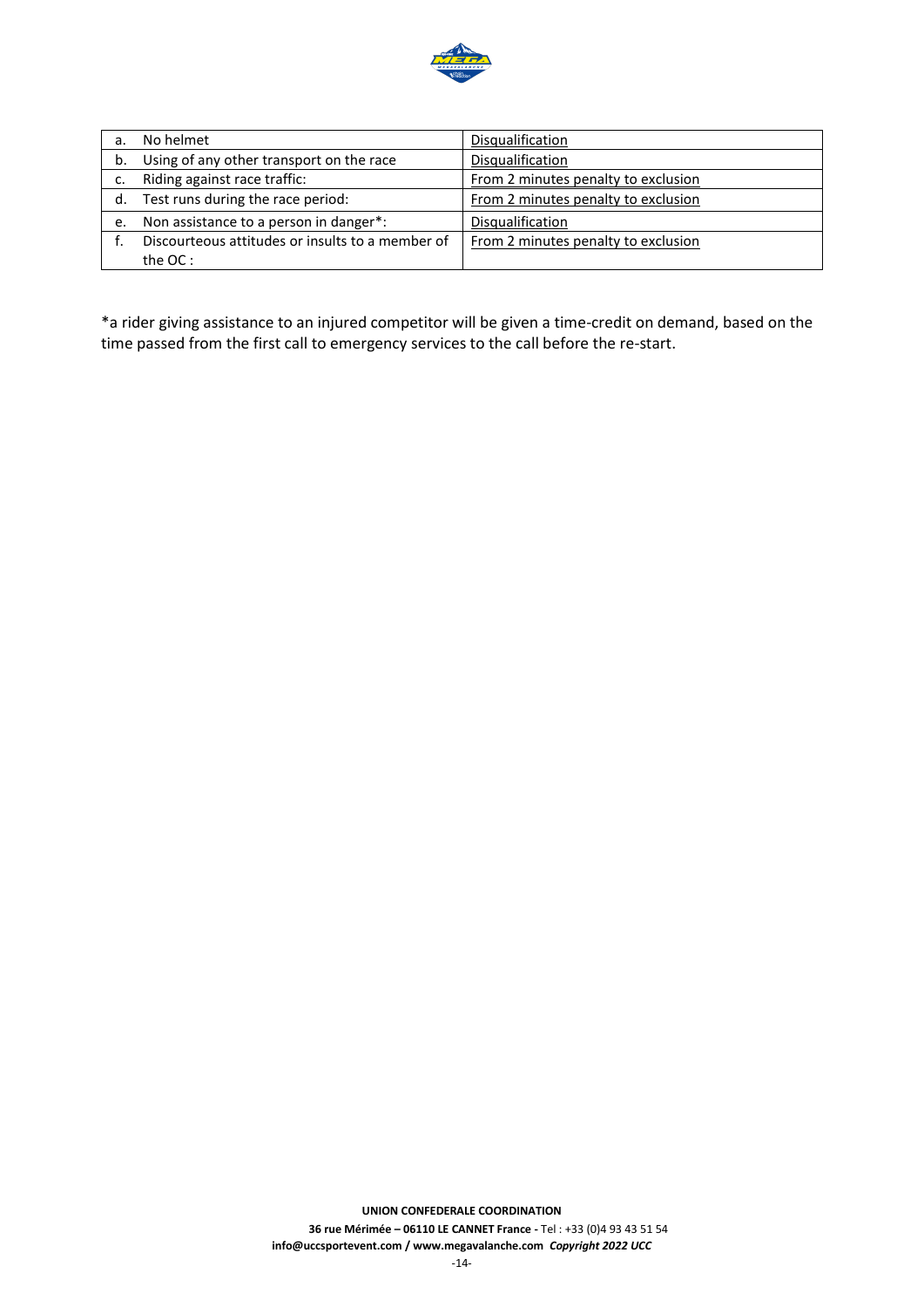

# <span id="page-14-0"></span>**16. COMPLAINTS**

**16.1.** Complaints about the running of the race, behaviour of other competitors and an **autocontrôle** report shall be made in writing and delivered to the Race Director and must contain:

- *Surname, First name, phone number and e-mail address of the petitioner.*
- *Bib number and description of the presumed guilty rider (Bike Brand, Race Gear…).*
- *Summary and drawing of the incident.*
- *Localisation on the course.*
- *Assessment of the saved time and other comments, in a 30 minutes delay after the arrival of the petitioner.*

**16.2** The jury will summon the presumed guilty rider and set out the acts attributed to him. Each competitor involved in the case will be heard by the jury. The decision of the jury shall be final.

**16.3** The jury shall be composed of:

- An athlete appointed in the "**Priority list**".
- The Race Director
- The Supervisor of the local Organisation Committee or the Marshall Manager

# <span id="page-14-1"></span>**17. IMAGE RIGHTS**

**17.1** Each competitor participating in the event shall expressly authorized the event organizations and the other rightful owners, such as the partners and Medias, to use the pictures or videos taken during the event where he might appear on. Thus allowing to use his image on all supports, promotional and advertising content included, and worldwide.

This provision runs for the longest time prescripted by law, regulations, and treaties currently in force, as well as eventual prolongations which could be made to this time.

**17.2** Professionals medias, photographers and videographers shall get an accreditation from the S.A.RL. UCC which holds all the commercial rights of the brand MEGAVALANCHE® and more broadly all competitions organized from the regulation quoted before.

# <span id="page-14-2"></span>**18. SECURITY AND ASSISTANCE**

#### **18.1 Emergency call**

There are emergency numbers on frame plates which allow to trigger a precise alert in order to help an injured competitor. The other option is to call number 112 or 15. It is also highly recommended to carry a mobile phone.

#### **18.2 Security and on site assistance** :

Covered by a network of checkpoints and medical posts consisted of Doctors, Physiotherapists, Controllers, Signallers, dressed of one recognizable chasuble.

#### **18.2 Doping control**

Each competitor can be subjected to a hanging dope test or upon the arrival of the race. Any positive control will pull an immediate disqualification.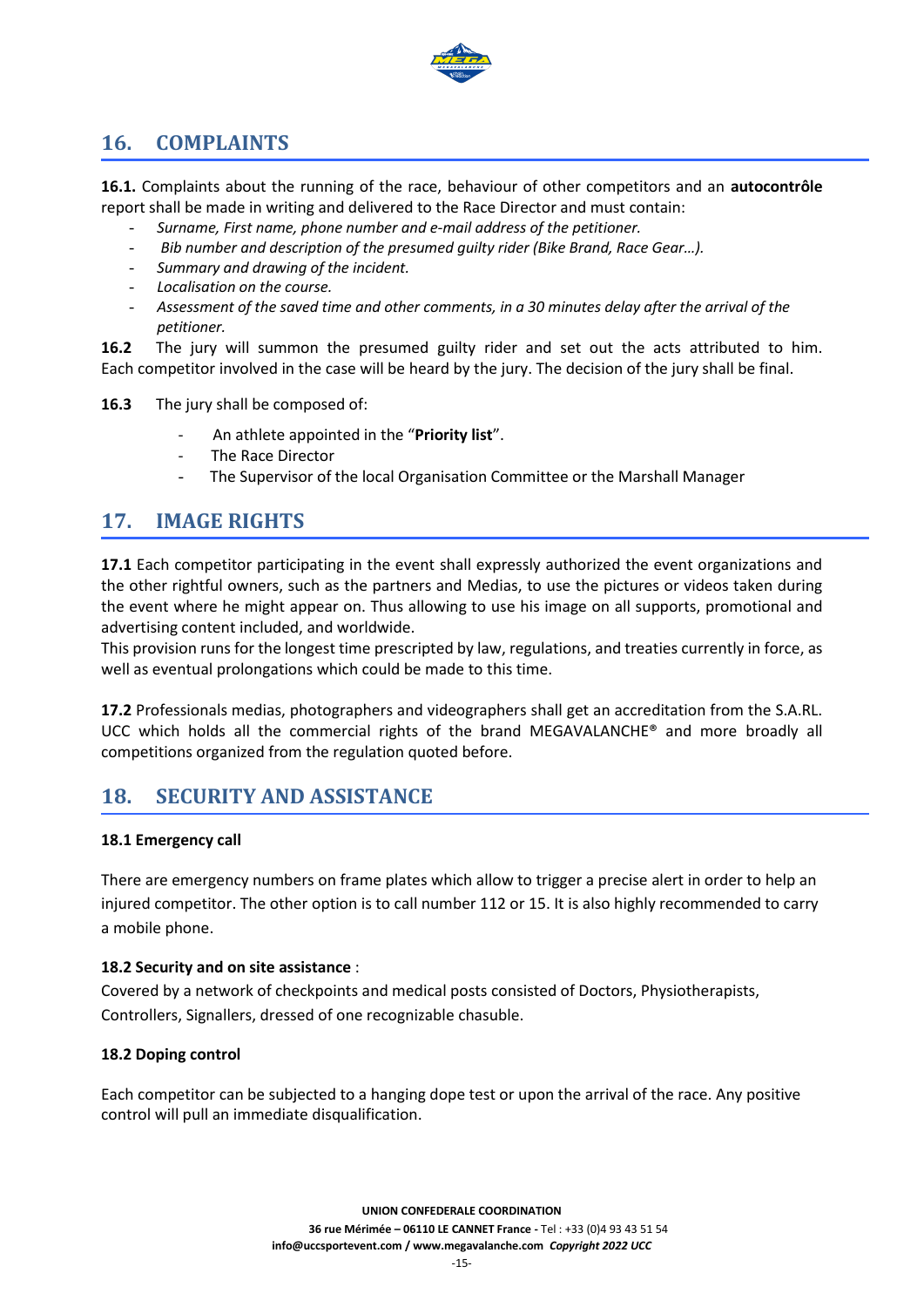

# <span id="page-15-0"></span>**19.INSURANCE**

The practice of mountain bike in general, especially in competition, is a physical activity presenting risks. Each participant of the MEGAVALANCHE must be aware that he will be playing on mountainous terrain with intense climbs, technical and fast descents.

#### **19.1 Public liability:**

In accordance with the legislation in force, the organization has taken out insurance covering the financial consequences of its civil liability, that of its entire organizing team and of all participants in its event.

As far as the civil liability of the participants is concerned, the corresponding guarantee is limited to the accidents which they could cause to third parties during the course of the event. It takes effect only on the official route, during the event, for regularly registered participants and in race. In addition, this guarantee will be in addition to, or in the absence of, other insurance which the participants may otherwise benefit from.

A receipt can be provided to any participant who requests it.

#### **19.2 Individual accident:**

In accordance with Article L321-4 of the Sport Code, we strongly recommend that each participant take out an individual accident insurance covering his / her personal injuries as part of his or her participation in the event, in particular if he / she is not affiliated to the FFC, guaranteeing the payment of capital in case of personal injury (death or permanent disability) due to an accident occurred on the event, whether or not it is responsible, whether or not he is a Third party identified and / or responsible. By accepting the entry requirements, these rules take part in the events, each participant recognizes and assumes full responsibility in the event of an accident that may occur during the event. Compensation, based on damages, occurs when the insured is the victim of an accident during his participation in the sporting event. This insurance is optional but strongly recommended. It may be taken out in addition or in the absence of an insurance of the same type held in particular via a sports license (license type FFC for example). It is the licensee's responsibility to verify that he or she has been adequately covered by his federation for physical damages incurred in connection with their participation in this type of event.

#### **19.3 Material damage :**

The Organizers decline any responsibility for damage (theft, breakage, loss, etc.) suffered by the participants' personal property, even if they have custody of them. It is the responsibility of each person to guarantee himself or herself against this type of risk with his insurance. Participants knows that organizers are not responsible for the surveillance of personal property or objects in the event of theft or loss. Objects, accessories or bicycles given to third parties during the event (member of the organization or not) will be under the sole responsibility of the depositing participant. Participants will not be able to turn against the organizers for any damage caused to their equipment.

#### **19.4 Aerial pictures :**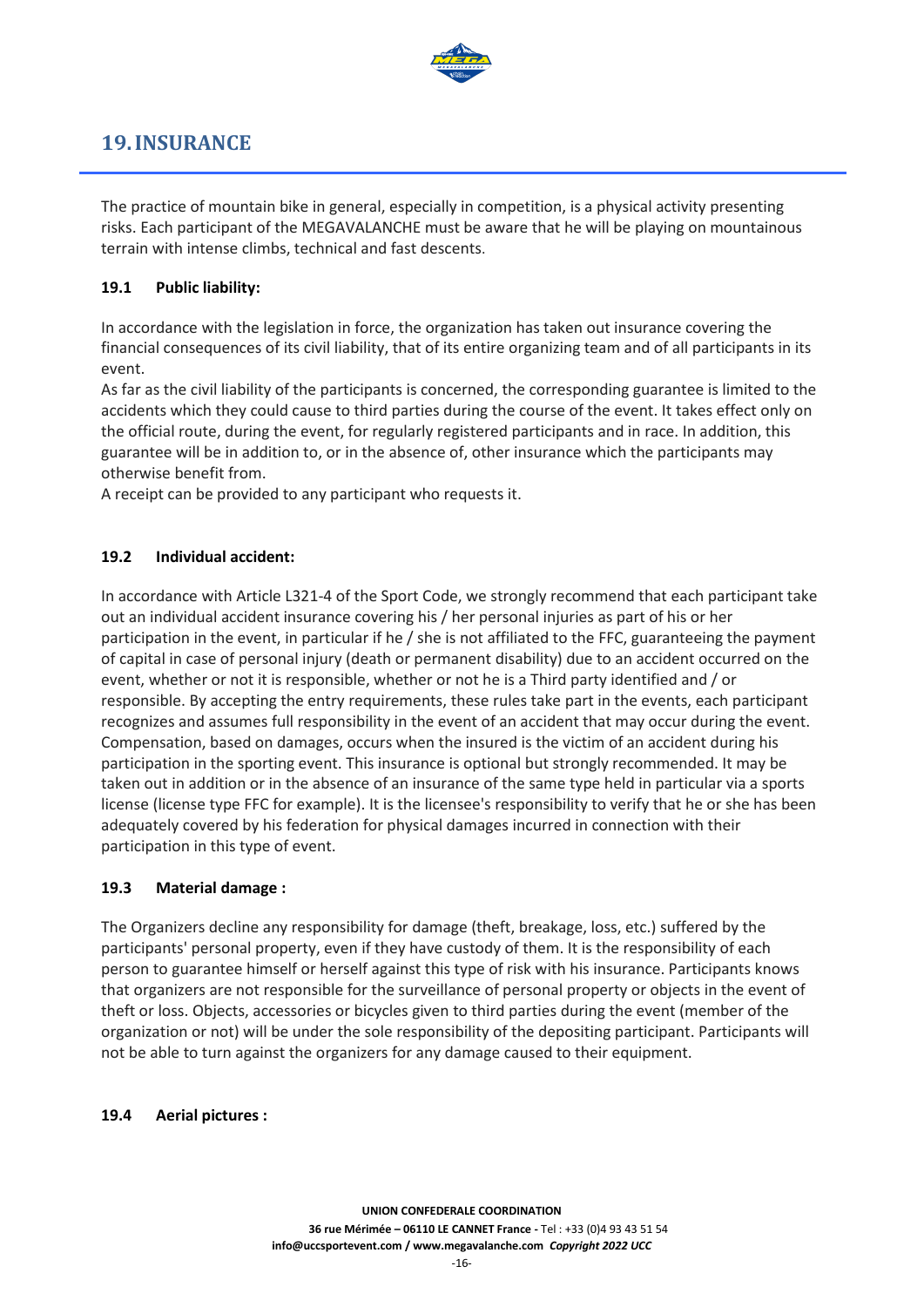

- Flying machines (drones) can be used on the day of the event to take videos.
- You could be, at any place and while riding, at less than 30 meters from this flying machines.
- If needed, you will receive safety instructions that need to be strictly respected.

# <span id="page-16-0"></span>**20. Alteration or cancellation of the competition**

- a. Alteration of the competition : Every occurrence susceptible to deteriorate the participant's safety (weather phenomenon, sanitary conditions or other) could give place to an alteration of part of / the whole competition. Participants will be notified as soon as possible.
- b. Cancellation of the competition : If the participant's safety is put into danger, the Organisation is reserving the right to cancel the whole competition.
- c. To be noticed : In case of alteration or cancellation of the race, no claim or responsability could be hold against the Organisation and the fees already paid by concurrents won't be refunded.

# <span id="page-16-1"></span>**21. Acceptation of regulation**

Participation in the Megavalanche implies the express and unreserved acceptance by each participant of these rules. The organizers of Megavalanche reserve the right to modify it, in particular, for reasons that would be imposed by the competent authorities. Each participant acknowledges having read these rules and accepts them entirely.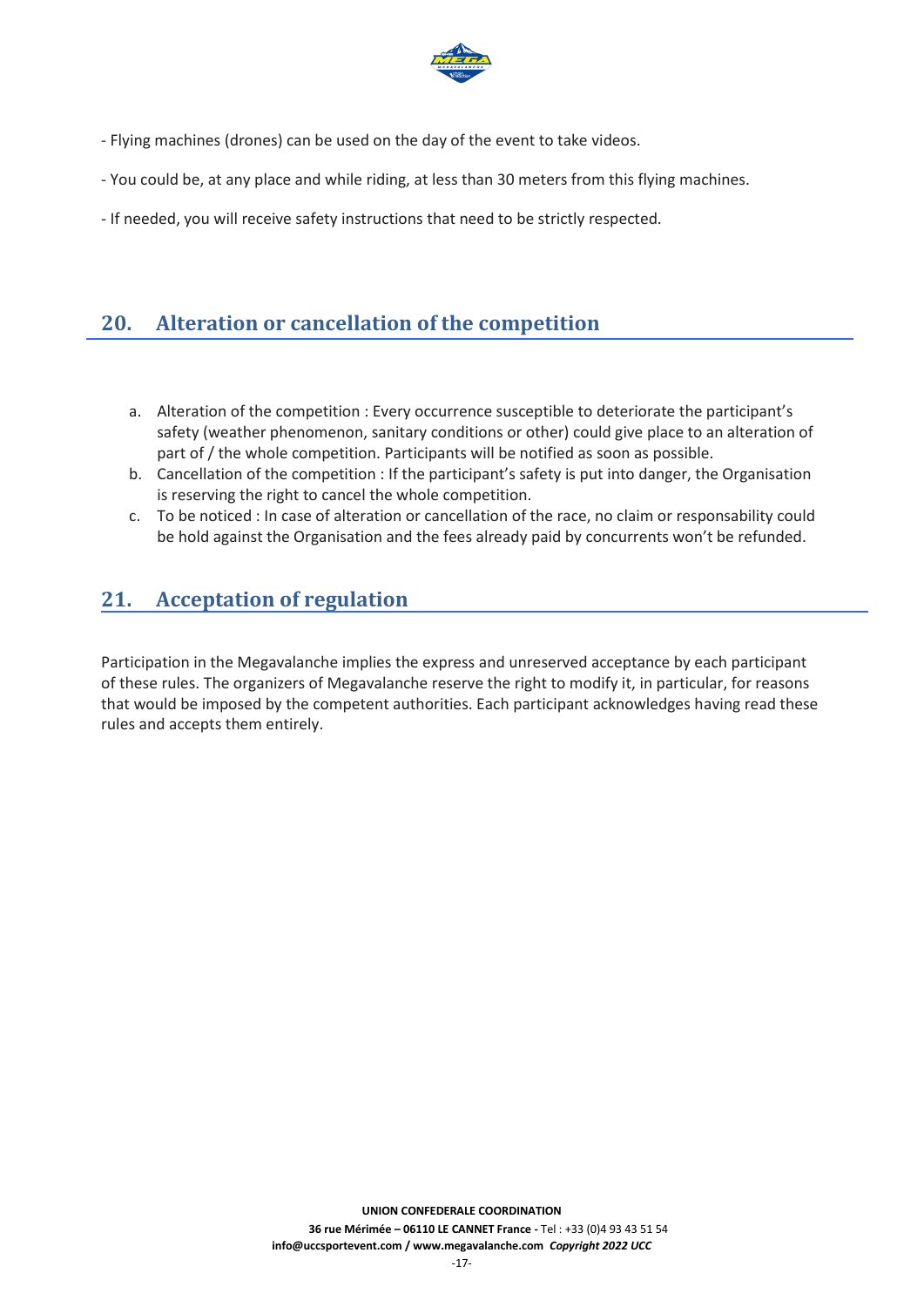

# <span id="page-17-0"></span>**ANNEX 1 Eligibility criteria to the "priority rider" list**

Competitors with reserved numbers shall appear on the « Priority rider » list, provided that the box « Record » on the registration bulletin is completed. Their results shall be effective and correspond to the conditions to be « Priority ».

The requirements to be list on the « **Priority** » list are elaborated based on the best places finishes of the rider on the year N-1:

### **MEN: MEGAVALANCHE® - Downhill MTB Marathon**

*Top 10 of the overall ranking (SCRATCH) MEGAVALANCHE*

### **MAXIAVALANCHE® – European Cup DH Marathon**

*Top 20 of the overall ranking (SCRATCH) MAXIAVALANCHE*

### **TRANSVESUBIENNE®**

*Top 5 of the overall ranking (SCRATCH) TRANSVESUBIENNE* 

### **TRANSV RIVIERA®**

*Top 5 of the overall ranking (SCRATCH) TRANS RIVIERA*

### **INTERNATIONAL EVENTS (UCI) – World Championship and World Cup**

*Top 70 of overall ranking (SCRATCH Elites) of World Championship (DH & XC) Top 50 of overall ranking elite of the World Cup (DH & XC)* 

### **ENDURO WORLD SERIES**

*Top 50 scratch of overall ranking*

### **EUROPEAN EVENTS (UEC) – European Championship**